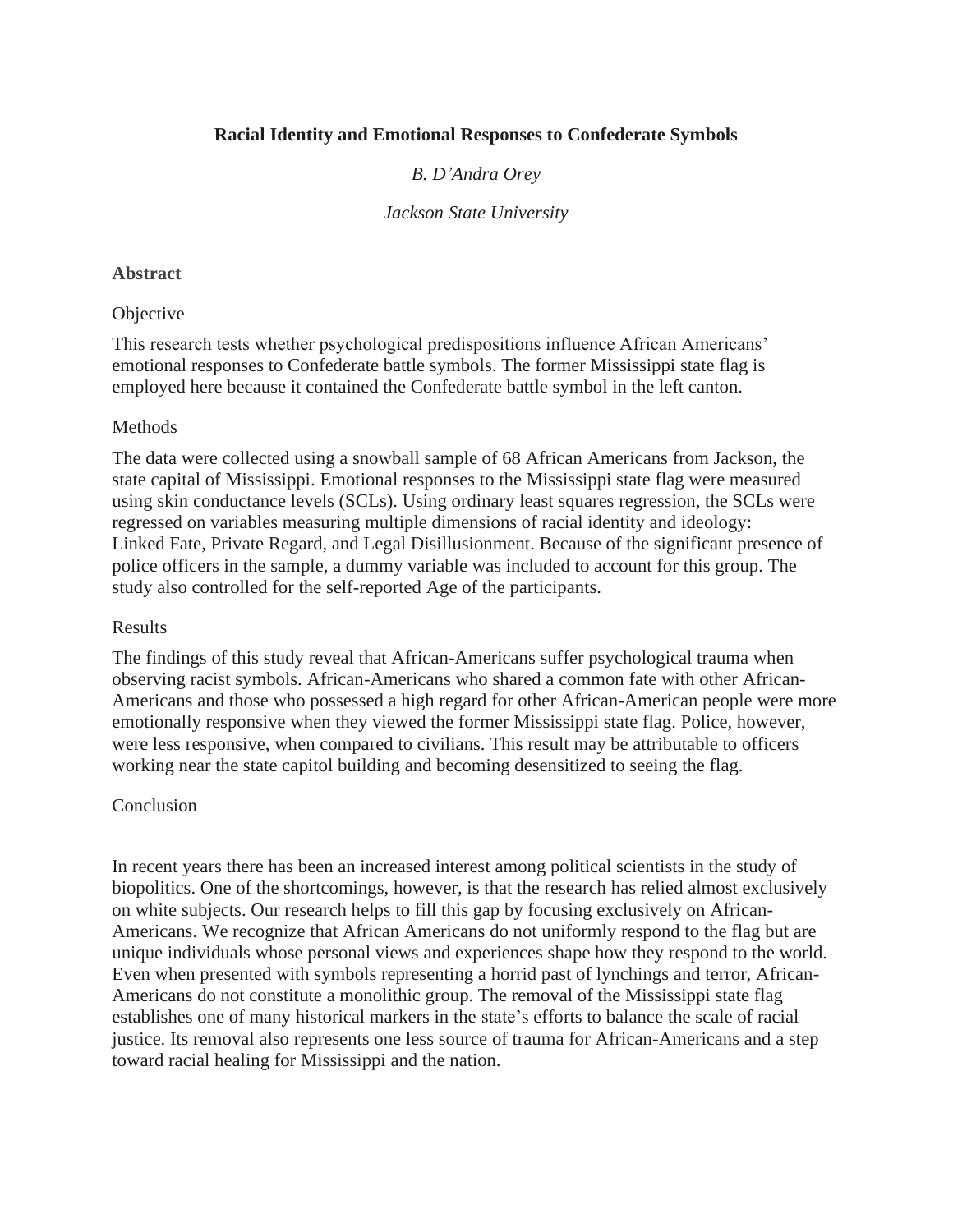Political symbols convey meanings and act as signals of belonging. Symbols representing or promoted by the state carry additional weight in the public square, signaling shared values, access to resources, and governmental priorities. Posner (1998) points out that flags, when flown under the banner of state law, put forth a demand for respect demonstrated by simple recognition, perhaps even salutes by some. A narrative accompanies the symbolism embedded in a state flag. At the national level, Americans know from rote memory the underlying narrative of the 50 stars arrayed across the U.S. flag. The same is true for many state flags. Reverence for the flag is communicated in its placement in locations of privilege and expectations, reinforced by the state, to honor and protect it. What happens then, when a state flag features a symbol that is highly contested, and that for some, represents not only a history of harm, but also clear and present danger? Do such symbols elicit emotions of anger or hurt? For residents of Mississippi and others who conduct business in the state, the Confederate battle symbol featured in the left canton offers an opportunity to address these questions.

This article tests whether exposure to the former Mississippi state flag leads to emotional trauma for African Americans. That engaging a symbol whose history reminds us of the nation's singular Civil War, the relegation of African-American people to second‐class citizens, and protests against integration by throngs of angry white protestors in the 1960s might be traumatic for African-American people is not surprising. In fact, to imagine that African-American people encountering the Confederate flag could be undisturbed is dubious. While Whites and African-Americans may experience Confederate flag symbolism quite differently (Hutchings, Walton, and Benjamin, 2010; Reingold and Wike, 1998), African-American people are still likely to demonstrate variation in the degree to which the former Mississippi flag is a trauma‐causing symbol (Clark, 1997; Strother, Piston, and Ogorzalek, 2017). A 2007 artistic display by Arthur Simms labels the Confederate flag as "visual terrorism" (Holyfield, Moltz, and Bradley, 2009:517), and in a paper published a decade earlier, John Clark concludes that the Confederate flag is "no longer simply a flag, [instead] it becomes the manifestation of anger and frustration by both supporters and opponents…" (1997:492).

Here, attention to trauma builds on the extant literature in psychology. According to The Center for Treatment of Anxiety and Mood Disorders (2020), trauma can be defined as "a psychological, emotional response to an event or an experience that is deeply distressing or disturbing." Those suffering from trauma can be impacted cognitively, emotionally, and physiologically. A recent account of the response of an African-American veteran to the inclusion of a Confederate flag in a Veteran's Day parade is a case in point. The veteran reported that as a result of working with a race‐focused support group, he was able to organize to oppose the flying of the Confederate flag "without exploding with anger or bursting into tears" (Carlson et al., 2018).

To be clear, this article, unlike many that test White and African-American differences in attitudes toward the Confederate flag, instead examines the emotional responses of African-American people to engaging with the flag. For most African-Americans, the flag, far from being neutral or a relic of southern heritage, actually embodies a South that sees its citizenry as singularly white (Webster and Leib, 2016).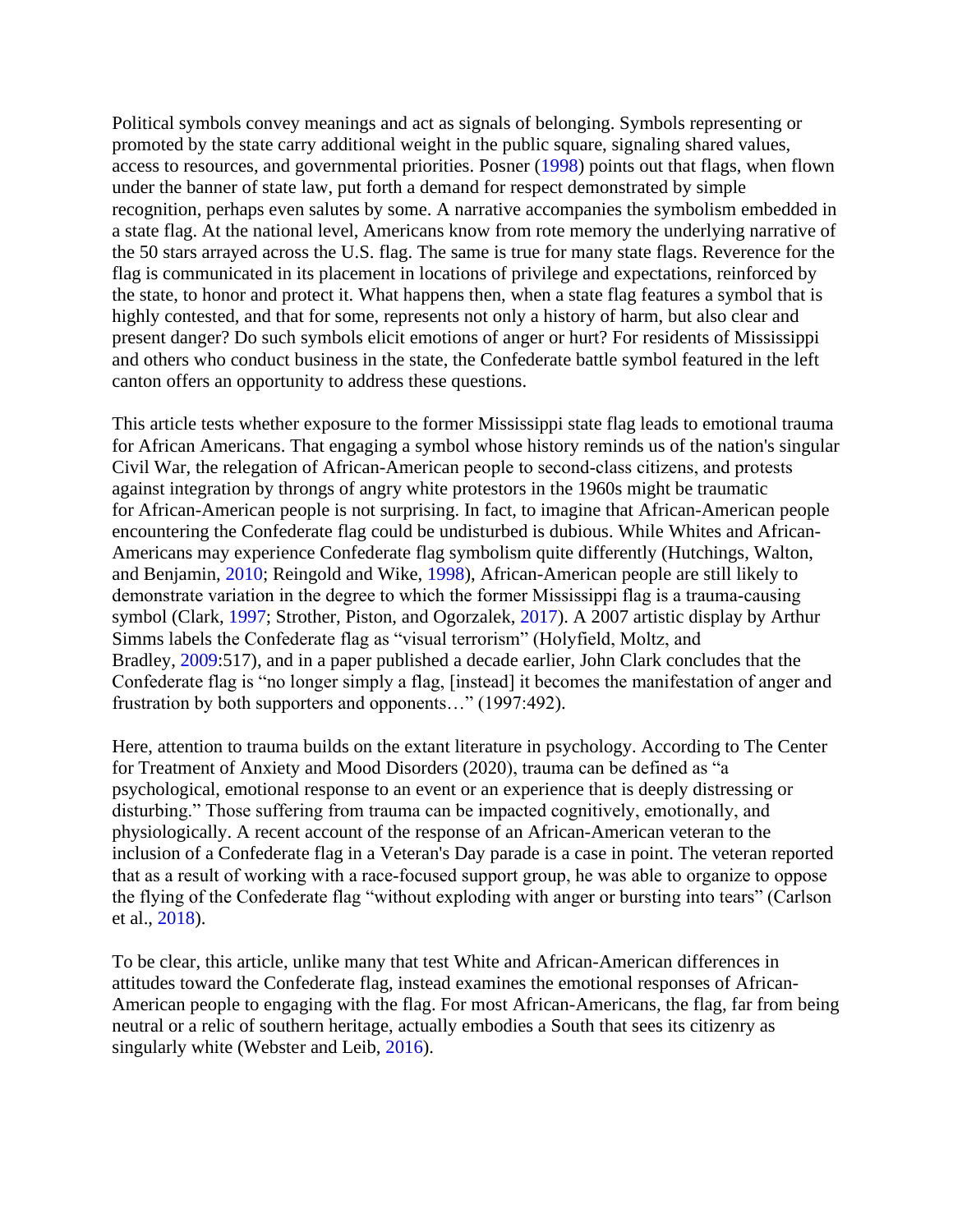Moving forward, we begin with a discussion of the racist use of Confederate symbols. Next, we highlight the history of the Mississippi state flag and the politics of its subsequent removal. Following this, we explain our expectation that African-Americans' racial identities may mitigate their emotional responses toward the flag. We then discuss how new scholarship on biopolitics can help us understand the threat posed to African-Americans' emotional well‐being by exposure to the former Mississippi state flag. After presenting our findings, we provide a discussion of the implications of this study for understanding the traumatic effects of statesanctioned racist symbols, followed by a brief conclusion.

### **THE SYMBOLISM OF THE CONFEDERATE BATTLE FLAG**

On June 17, 2015, 21‐year‐old Dylan Roof murdered nine African‐American parishioners attending Bible study at Emanuel African Methodist Episcopal Church in Charleston, South Carolina. Following the massacre, numerous photographs surfaced revealing the self‐avowed white supremacist posing with the Confederate battle flag. Two years later, during a Unite the Right rally in Charlottesville, Virginia, members of the Ku Klux Klan, neo‐Nazis, neo‐ Confederates, and other racists groups marched through the streets waving Confederate battle flags and other flags associated with white supremacy. During the rally, James Alex Fields Jr., a self-identified white supremacist, drove his car into a crowd of antiracist protesters, killing Heather Heyer and injuring 19 others. The U.S. president, Donald Trump, was heavily criticized following the protests when he refused to condemn the protestors, stating instead that, "… you also had people that were very fine people, on both sides" (Kessler, 2020).

Since at least the 1950s, as southern states began to include Confederate iconography in official state symbols, the Confederate battle flag has figured prominently in the protest activities of white supremacists. On January 6, 2021, a mob of rioters descended on the nation's capital to participate in what was called a "Save America" rally spearheaded by the Women for America First organization. During this riot, organizers assembled tens of thousands of Trump supporters to protest the 2020 election, falsely claiming that the election had been "stolen" from him (Seitz and Keppler, 2020 ). More than 300,000 Trump followers had organized on Facebook to create a group dedicated to "Stop the Steal." During a speech to the angry mob, Trump exhorted his supporters to "fight like hell" to "take back our country" before encouraging them to march to the Capitol building where members of Congress were in the process of certifying the presidential election results (Naylor, 2021). Some of the marchers carried nooses and paraded other symbols of white supremacy. Stunningly, there was even a gallows platform with a hanging noose set up on the Capitol grounds. During the insurrection, some members of the agitated crowd stormed past Capitol police officers, leading to the death of one officer and injuring countless others. Once inside the Capitol, angry, violent rioters searched to find lawmakers, threatening Vice President Mike Pence and House Speaker Nancy Pelosi with bodily harm.

Leading the charge into the Capitol was Kevin Seefried, who waved the Confederate battle flag as rioters staged the invasion.<sup>1</sup> The invasion was the first insurrection of its kind against the Capitol in American history and marked the first time that a Confederate battle flag was flown inside the Capitol building.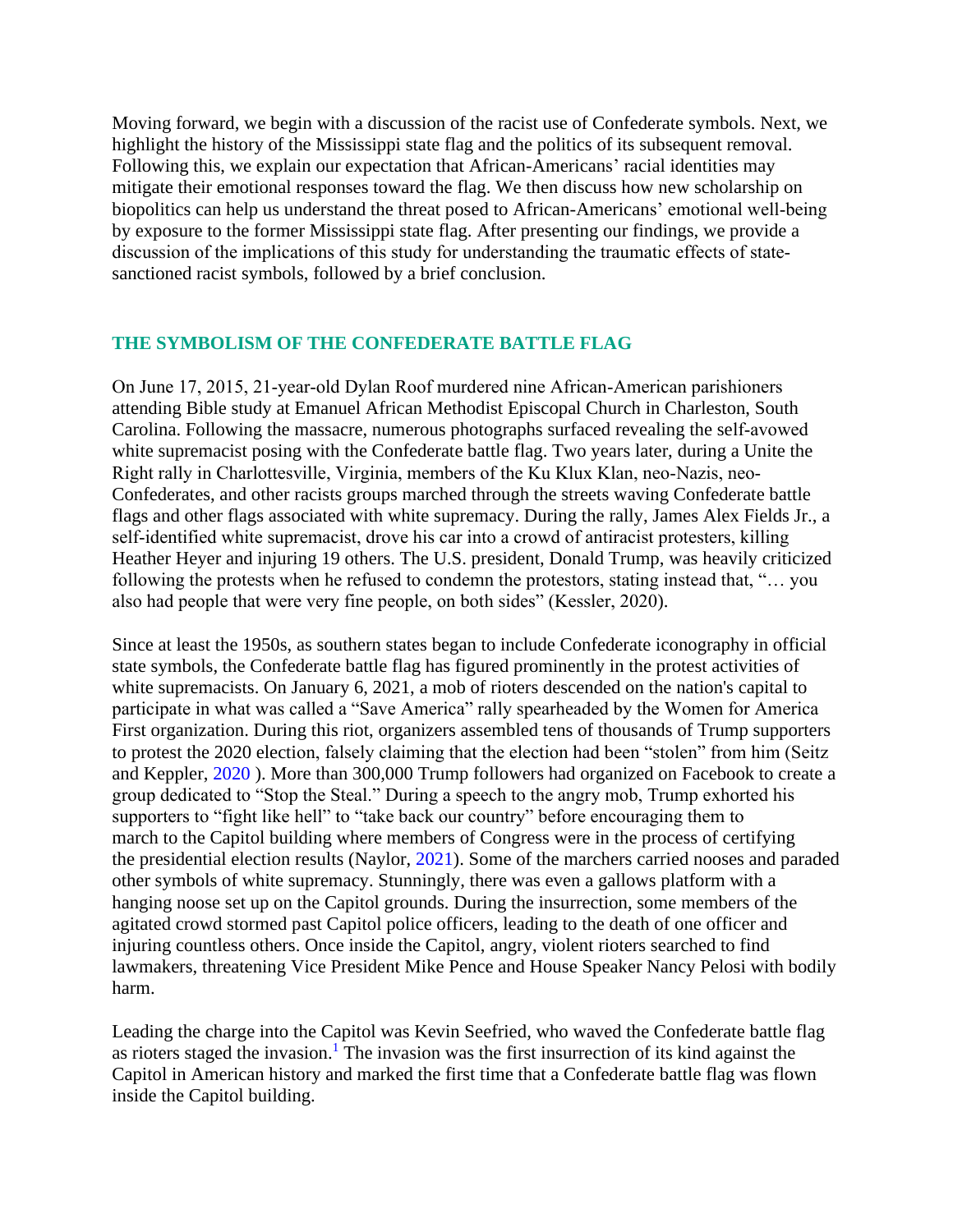Given the history of Confederate symbols and their association with violence against African Americans by white supremacist groups, many African Americans remain traumatized by these symbols. According to Williams (2015a), "[s]uch symbols serve as environmental microaggressions, subtle forms of racism, that contribute to the ongoing distress and traumatization of African Americans. African Americans may endure microaggressions in many forms over a day or a lifetime, and the cumulative toll contributes to stress and unwellness that can increase susceptibility to more serious conditions, including post-traumatic stress disorder."

### **STATE‐SPONSORED TRAUMA: THE CASE OF THE MISSISSIPPI STATE FLAG**

By description, the former Mississippi state flag includes a blue saltire, edged in White, commonly known as the "Southern Cross" (reminiscent of the St. Andrew's Cross). It consists of 13 stars over a red backdrop. The Southern Cross was first imbedded on the Confederate battle flag in 1861, before being incorporated into the Stainless Banner, a battle flag formally adopted by the Confederacy on May 1, 1863. One of the main points of contention has been whether the Civil War was fought over slavery. While the answer to this question is hotly debated, Mississippi was very clear about why it seceded from the union. Mississippi's Declaration of the Immediate Causes which Induce and Justify the Secession of the State of Mississippi from the Federal Union delineates that Mississippi was seceding to maintain the institutions of slavery. The document reads, "our position is thoroughly identified with the institution of slavery…" (Mississippi Mississippi Declaration of Secession, 1861). Moreover, one can point to Confederate Vice President Alexander H. Stephens' (1861), "Cornerstone speech." He states, "[o]ur new government is founded upon … the great truth that the negro is not equal to the white man; that slavery subordination to the superior race is his natural and normal condition" (Stephens, 1861).

In a court case challenging the former Mississippi state flag, *Daniels v. Harrison County Board of Supervisors* (1998), Judge Fred Banks provided countless incidents associating the Confederate battle flag with violence against African Americans. He opined that the flag "takes no back seat to the Nazi Swastika" (NAACP, 2015). Attorney Carlos Moore addresses the notion that the flag may injure those who are forcefully exposed to the Confederate battle symbol. In his lawsuit against then‐governor Phil Bryant, Moore alleged that seeing the former Mississippi state flag was "painful, threatening, and offensive," making him "feel like a second-class citizen," and "causes him both physical and emotional injuries" (*Moore v. Bryant*, 2016:3). Moore's contention was based on his occupation as an attorney in Mississippi, where he is often forced to enter courtrooms that include the former Mississippi state flag. Although the case was dismissed based on the plaintiff's failure to adequately prove injury, Judge Carlton Reeves was very critical of the former state flag in his decision. He stated, "[t]o millions of people, particularly African‐ Americans, the Confederate battle emblem is a symbol of the Old Mississippi—the Mississippi of slavery, lynchings, pain, and white supremacy" (*Moore v. Bryant*, 2016:31).

Ironically, less than a week after the riots took place to protest the 2020 presidential election on January 6, 2021, the state of Mississippi officially adopted a new state flag. The newly adopted flag replaced the old flag, which included the Confederate battle flag emblem in the left canton. That flag flew over the state for 126 years before the state legislature voted to remove it.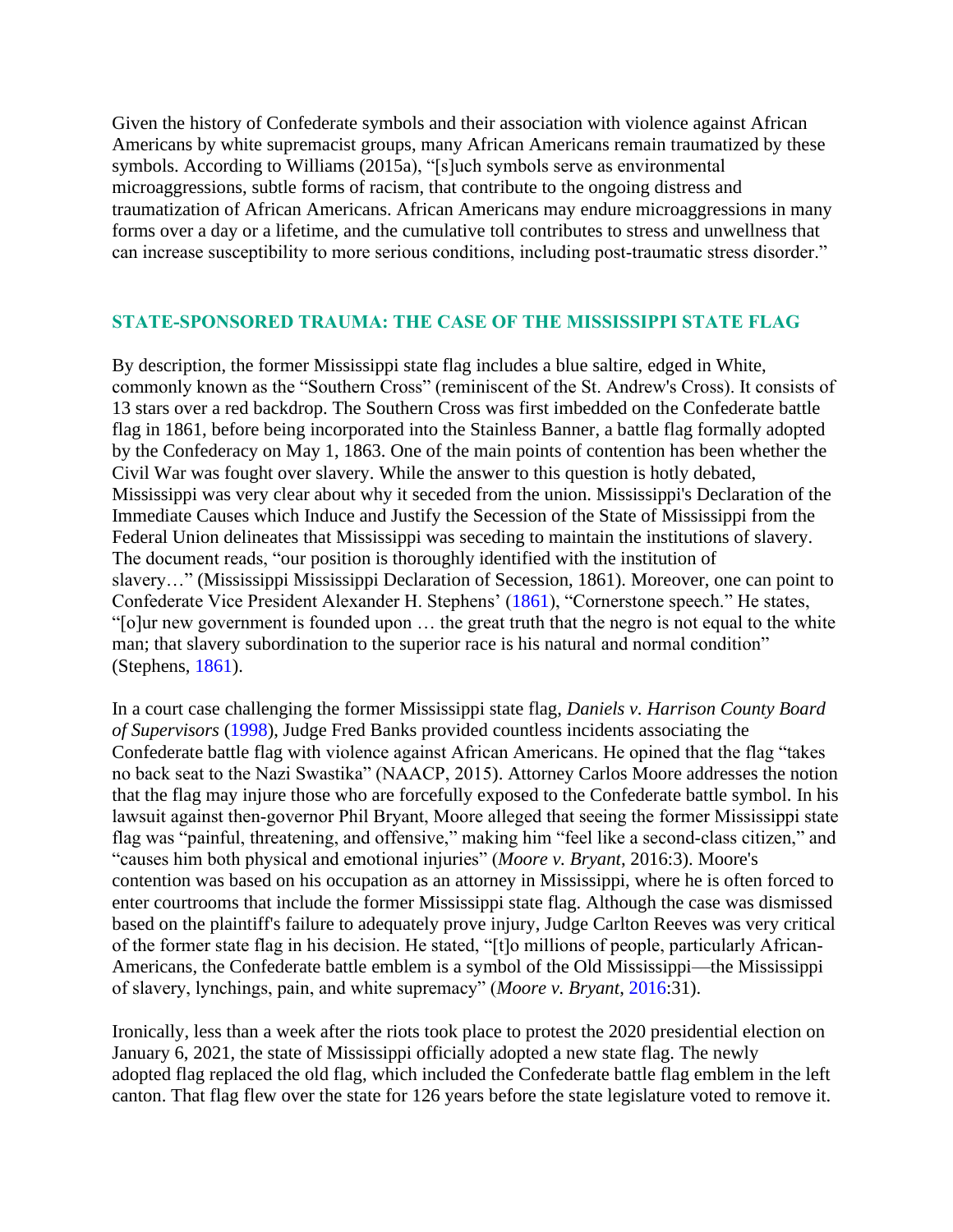Before the insurrection, the Mississippi state flag was the last flag with the Confederate battle symbol to fly on the grounds or atop a state Capitol.

African Americans were deeply affected by the imagery of the Confederate flag in such a sacred space as the state Capitol building. For some African Americans, the racist imagery at the Capitol brought back traumatic memories of American's history of lynchings. During the riot at the U.S. Capitol on January 6, 2021, historian Mary Frances Berry said she felt "disgust," recalling "wanting to scream." According to Berry (when seeing the flag), she immediately thought about James Byrd, an African American who was kidnapped and killed by white supremacist who beat him, spray painted his face, chained him to a truck and dragged him down a back road. Senator Cory Booker, equated the mob to the Confederate Army during the Civil War. He stated, "[o]ur democracy is wounded, and I saw it when I saw pictures of yet another insurgency of a flag of another group that tried to challenge our nation," Booker said. "I saw the flag of the Confederacy there. What will we do? How will we confront this shame? How will we confront this dark second time in American history?" (Booker, 2021).

With the increased use of social media, more and more people are being exposed to Confederate symbols and the associated racist history. Given such exposure, we maintain that, more than nuisances, Confederate symbols may pose a threat to the physical and emotional health of African Americans and other groups that are offended by its presence. The Confederate flag may trigger an individual's sympathetic nervous system and thus send them into *fight or flight* mode. Constant exposure to such stimuli could dangerously lead to, for example, chronic stress, which may lead to adverse health outcomes.

# **EMOTIONAL TRAUMA AND CONFEDERATE SYMBOLS**

One does not have to be physically present to be impacted by a traumatic event. For example, studies reveal that indirect exposure via media impacts people who witnessed September 11th or the Boston Marathon Bombings (Holman, Garfin, and Silver, 2014).

Given the flag's history, it is plausible that some African Americans may experience mental distress when forced to observe the flag. In Mississippi, state employees face unavoidable encounters with the flag flying near buildings where they worked daily. Arguably, long-term exposure to the Confederate flag could result in various kinds of trauma. Transgenerational trauma or complex posttraumatic stress disorder has been defined as "a psychological disorder that can develop in response to the prolonged, repeated experience of interpersonal trauma in a context in which the individual has little or no chance of escape" (Cortman and Walden, 2018). Historical trauma also refers to the cumulative emotional harm endured by an individual or entire generation based on a traumatic experience or event (Brave Heart, 2003). According to Williams, "[m]aybe that specific thing has never happened to us. But maybe we've had uncles or aunts who have experienced things like this, or we know people in our community [who have], and their stories have been passed down. So, we have this whole cultural knowledge of these sorts of events happening, which then sort of primes us for this type of traumatization" (Corley, 2015). DeGruy (2005) very succinctly describes the aforementioned traumas in her book, *Post Traumatic Slave Syndrome*.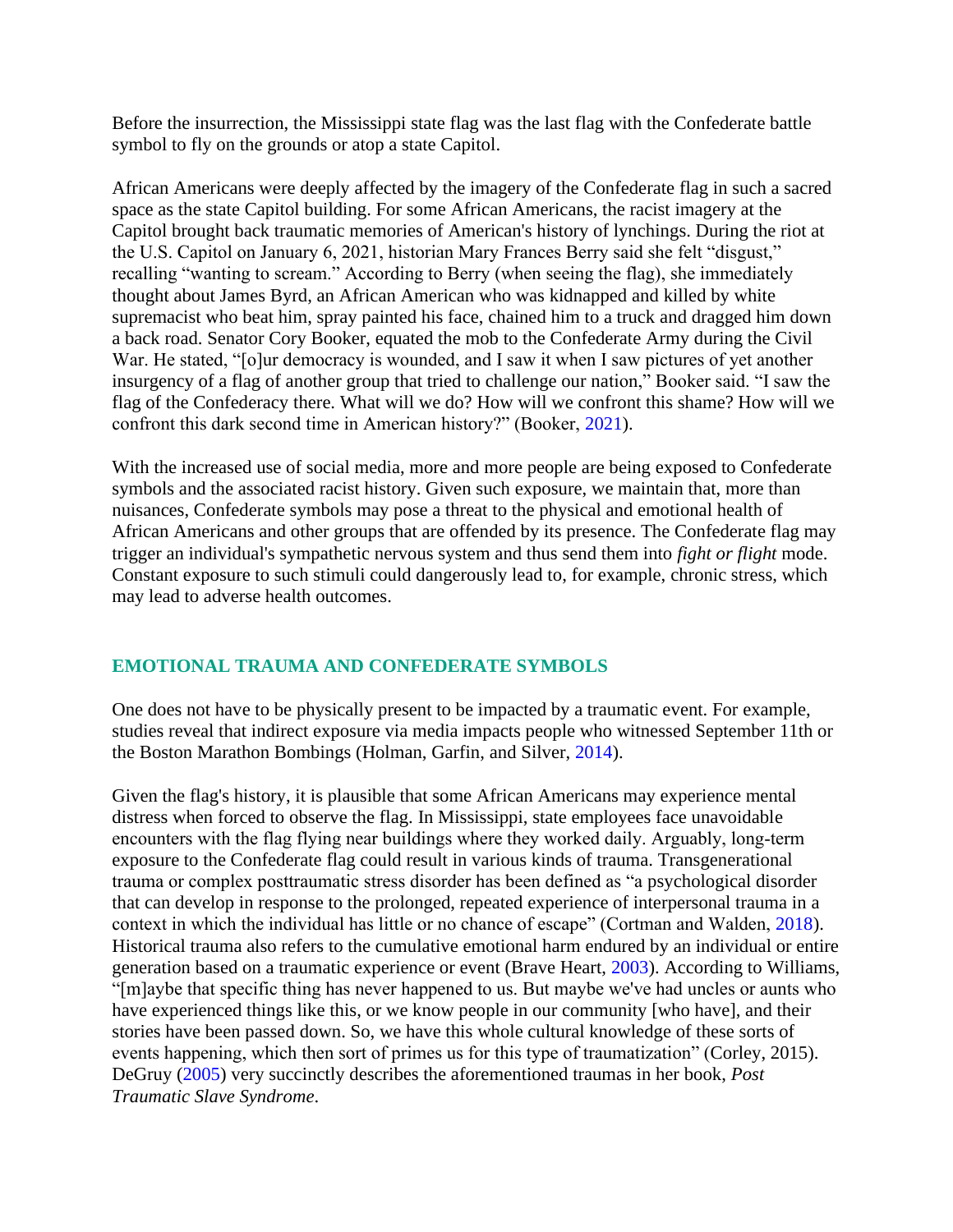# **Biology and politics**

In recent years, there has been an increase in the interest among political scientists in the study of biopolitics. Simply put, biopolitics is the intersection of political science and biology. Researchers in this area have employed methods related to human genetics and neurophysiology. For example, Oxley et al. (2008) found a correlation between physiological responses and political ideology (see, however, Bakker, Schumacher, and Gothreau, 2020; Osmundsen et al., forthcoming).

Despite these new developments, the discipline has failed to conduct research that includes African‐American samples. The failure to study African Americans leaves a gap in our full understanding of political attitudes and behavior. One reason for the discipline's failure to use African‐American subjects may be due to data limitations. The current research helps to fill this void by focusing exclusively on African Americans' psychophysiological responses to the former Mississippi state flag.

# **Racial Identity and Mental Distress**

Traditionally, the political science literature has measured African-American group identification using items asking about feelings of closeness toward African-Americans (see e.g., Dawson, 1994; Tate, 1993). Here, we seek to buttress the research in political science by turning to the field of psychology. For example, Sellers et al. (1997), proposes the multidimensional model of racial identity (MMRI). This model posits four dimensions of racial identity that capture "the significance and qualitative meaning that individuals attribute to their membership in the African-American racial group within their self‐concepts" (Sellers et al., 1998:23). The MMRI model theorizes that individuals have multiple identities that are hierarchically ordered. In examining this hierarchy, the MMRI focuses on the relative importance of race compared to other identities. The four dimensions defined in the MMRI model include racial saliency and centrality, which measure the significance of race; and racial regard and ideology, which assess the meaning of race. Examining both affords the opportunity to investigate the complexity inherent in the role that race plays in the lives of African-Americans.

Some studies support the view that heightened levels of racial identity enhance African-Americans' psychological well-being (Cross, Parham, and Helms, 1998; Azibo and Ya, 1983). For example, researchers have found that the positive feelings African Americans hold about their racial group membership (i.e., Private Regard) were related to less depression (Bynum et al., 2008; Sellers et al., 2006) and less stress (Sellers et al., 2006). However, research in this area has been mixed. Racial identity has been shown to either insulate or exacerbate the psychological well‐being of African-Americans. For example, Hardeman et al. (2017) concluded that African-American medical students who possessed high levels of racial identity experienced higher levels of anxiety and depression than those with lower levels of racial identity. But Settles et al. (2010) suggest that even when controlling for gender, African-American women who possessed high levels of Racial Centrality and both Private and Public Regard were less likely to experience depression. Private Regard has consistently supported the insulation hypothesis. In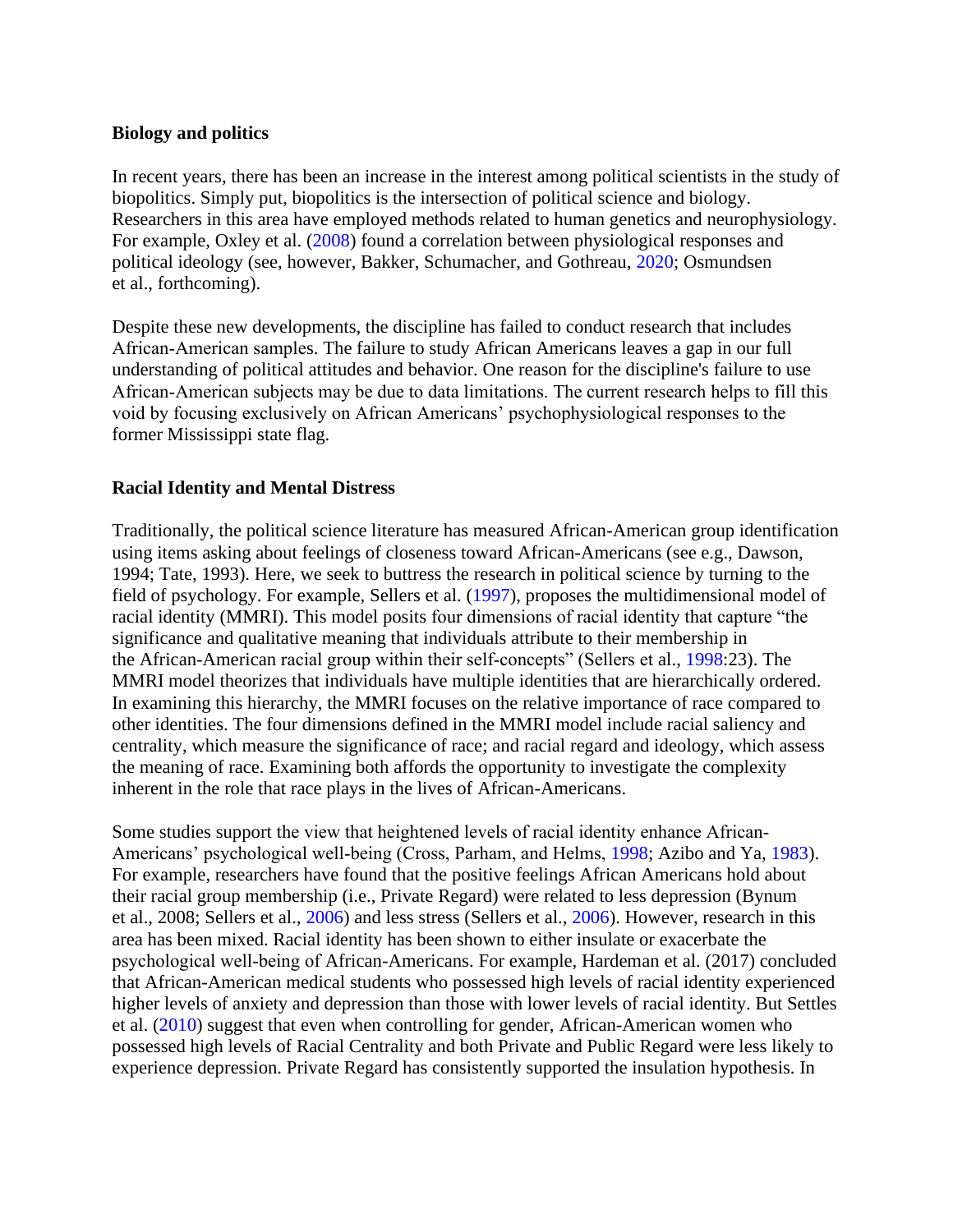some instances, Racial Centrality interacted with Private Regard to achieve insulation (Rowley et al., 1998; Caldwell et al., 2004). Here, we only employ Private Regard.

A vast body of literature has found a relationship between laboratory analogs of perceived discrimination and physiological activity (Soto, Dawson‐Andoh, and BeLue, 2011; Lincoln et al., 2007). Neblett and Roberts (2013) expand this literature by examining the role of racial identity as a possible mitigating factor when explaining the impact on African-Americans' emotions. These authors use audio vignettes of racist comments by African-American and white spokespersons as stimuli to examine the impact of perceived discrimination on the autonomic nervous system. Racial identity is employed to examine whether it helps African-Americans to better cope with perceived discriminatory events. Their findings yield that African-Americans who scored high on the racial identity scale and were exposed to racist comments were more likely to experience higher emotional responses when compared to those African-Americans with low levels of racial identity.

# **Expectations and Hypotheses**

This article tests whether racial attitudes and ideologies impact African-Americans' emotional responses to the former Mississippi state flag. It is argued that these responses will be tempered by their racial identity and ideology. Those who score high on racial identity scales are expected to respond less to the flag because their identity serves as a buffer to assist with coping with the flag's presence. The racial identity variables include Linked Fate and Private Regard.

Legal Disillusionment, the belief that the legal system is unfair to African-Americans, is included as a dimension of African-American ideology (e.g., Dawson, 2001; Block, 2011). Respondents who score high on the Legal disillusionment scale are expected to be less emotional because they have little to no expectations that the legal system protects African-Americans.

Age is also included in the model as a control. It is hypothesized that African-Americans who were socialized during the Civil Rights era will be more emotionally aroused when compared to younger participants. Arguably, younger participants lack exposure to the negative attitudes and behavior associated with the flag. This position may be debatable given the most recent incidents of white supremacist revering the flag (e.g., Charlottesville, Virginia).

Finally, a variable identifying police officers is included<sup>2</sup> because this was a snowball sample, and because some of the police were in our data base, given their participation in one or more of our prior research projects.

# **DATA AND METHODS**

The data in this analysis were culled from a convenience sample of 68 African-Americans recruited from the state of Mississippi. This article does not claim that the sample is representative of the country, state, city, or campus from which it was drawn.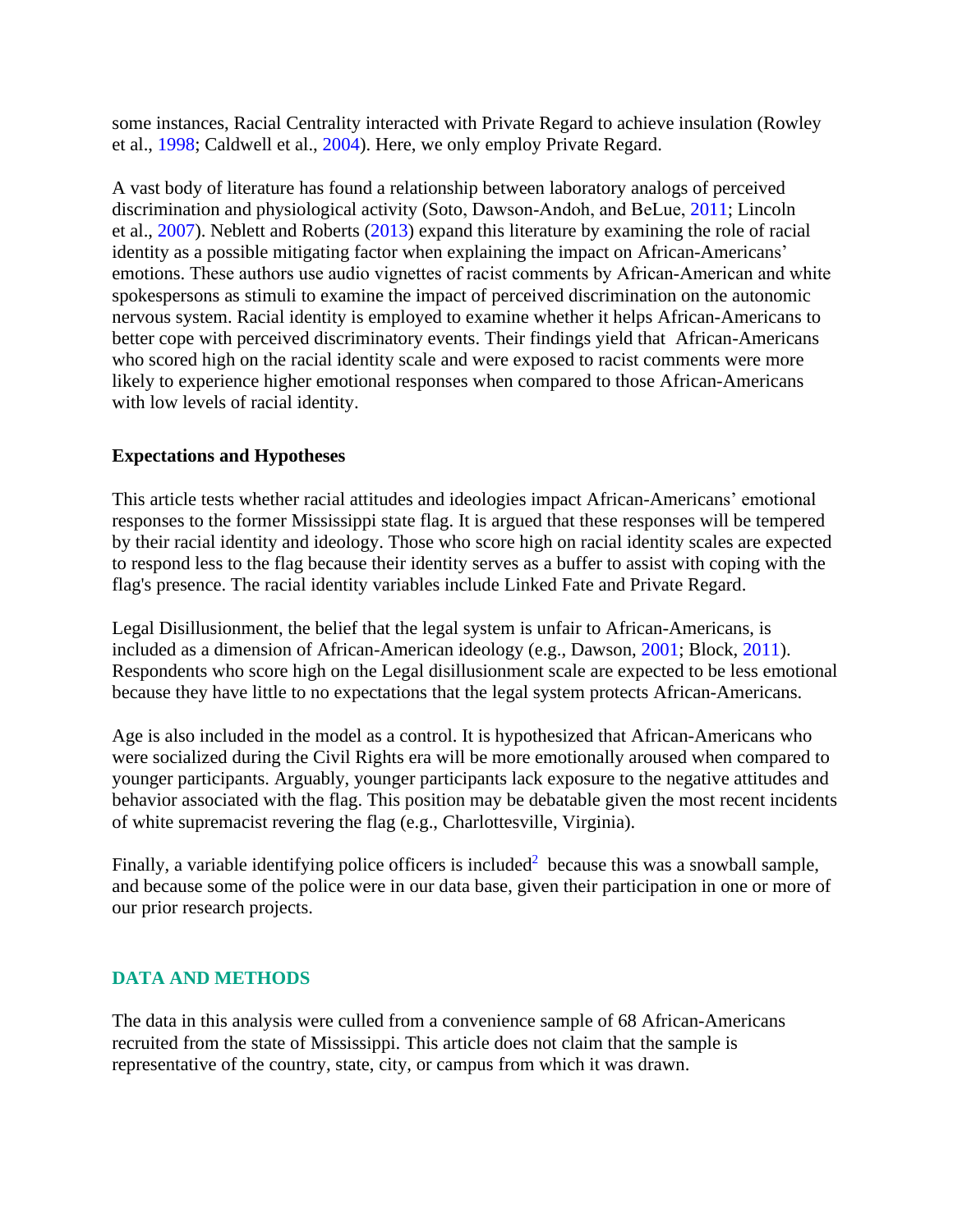This research was conducted in the Jackson Political Science Research Laboratory. Subjects were recruited using a snowball approach. Once identified, they were given directions, time and date to come to the lab, and asked to complete an online survey. Each of the subjects was informed that they would receive \$20. The participants were first administered a survey consisting of demographic items and items related to race and American politics. During the second part of the study, subjects were taken to the lab. Once the subjects arrived at the lab, a proctor explained the process related to the physiological equipment and the purpose of the experiment. The proctor explained to the subjects that two small electrodes attached to adhesive strips would be attached to the tips of the digital phalanx of the index and middle fingers. Following the instructions, the proctor applied isotonic gel to help generate sweat secretion and then attached two Ag/AgCl electrodes to the subject's fingers. These electrodes were connected to leads linked to a BioPac M150 for data acquisition and the GSR/EDA100C device, which measures skin conductance via changes in perspiration on the skin's surface due to stress, arousal, or emotional excitement. The BioPac M150 equipment, when attached to the EDA 100c device, allows for the analysis of electrodermal activity focusing specifically on skin conductance levels (SCLs), which captures the increased conductivity resulting from moisture secreted by eccrine glands in the lower layers of the skin.

Upon the start of the study, the subjects were instructed to focus on a blank screen for 60 seconds. Next, the subjects were exposed to a random set of still images. A variety of images were used in the experiment.<sup>3</sup> The primary image for the purposes here is the former Mississippi state flag flying atop the state's Capitol. Before selecting this image as the primary stimulus, it was rated by 46 independent judges. Raters were asked to report the emotion they felt when viewing the image, followed by the intensity of their emotions. The options included happy, sad, angry, or none of the above.

The stimuli were randomized for the first subject and remained the same for each additional subject. In between, and before each image, the subjects were shown a blank gray screen for 10 seconds. This screen is known as an interstimulus interval (ISI). The ISI serves as a baseline for comparison to the random stimuli. Each image was presented randomly for 10 seconds. Using raw scores produced by the ISI and stimulus proves problematic when using skin conductance analyses due to the wide variance between subjects. For example, some subjects may be prone to sweat more than others or less.

Electrodermal activity (EDA) analyses, also known as galvanic skin responses, were used to study physiological responses to the former Mississippi state flag. EDA serves as an umbrella for defining autonomic changes associated with the electrical properties of the skin. EDA measures microscopic changes in sweat that are collected from electrodes attached to the fingertips (Figner and Murphy, 2011). These measures include tonic (SCL) and phasic components (skin conductance responses) that result from sympathetic neuronal activity.

EDA is the most widely used measure used to study changes in sympathetic arousals associated with emotional and cognitive states because it is the only autonomic psychophysiological measurement that is not interfered with by parasympathetic responses. Unlike explicit measures of attitudes used in surveys, EDA can be used to examine implicit responses that can occur unconsciously. The use of physiological responses to examine political phenomena is much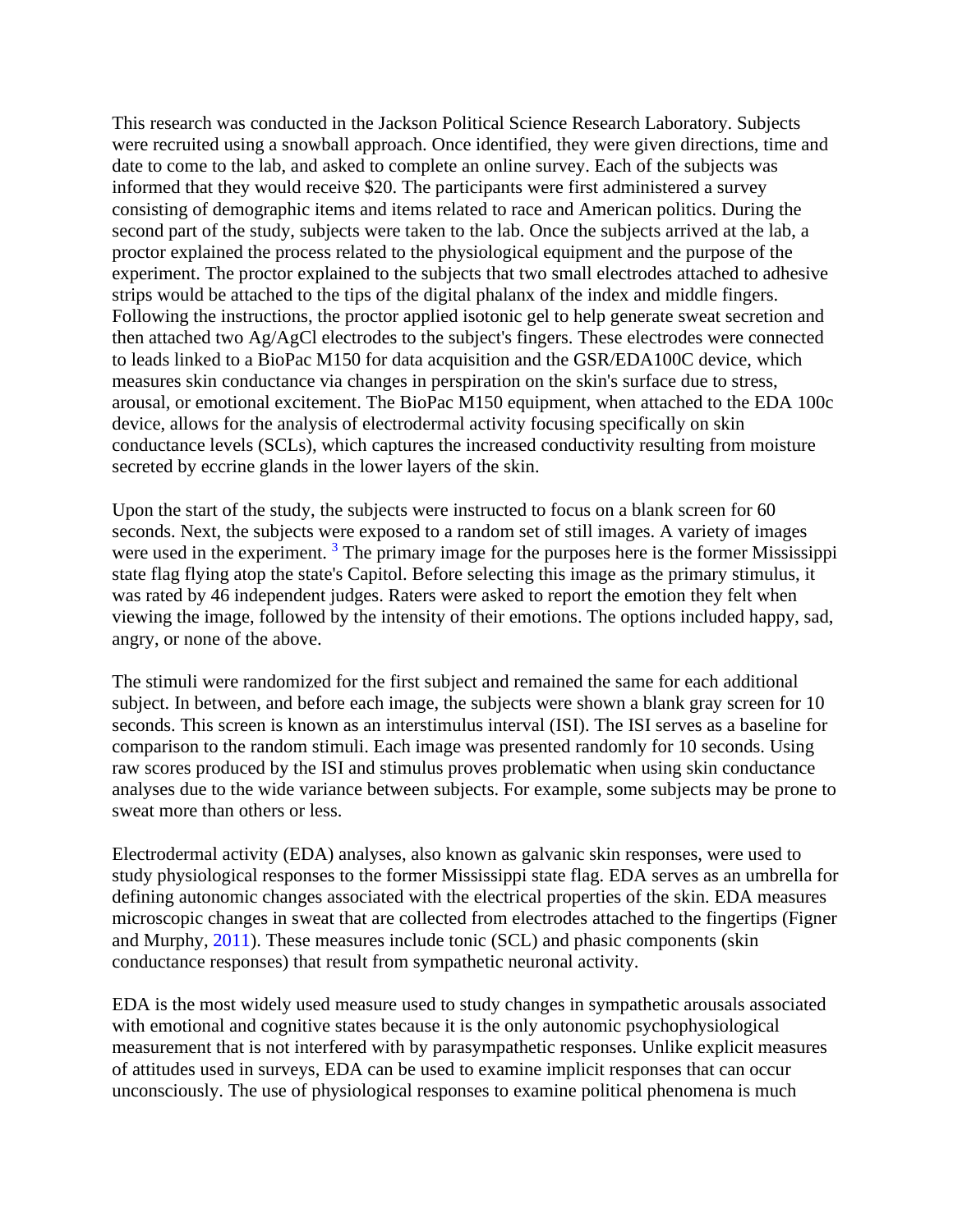needed, given the poor performance of many attitudinal models that have been used. This can be attested by the lack of variance that these models explain. The use of EDA is vital because the sympathetic nervous system is responsible for alerting the body for action, particularly when individuals are faced with threatening dilemmas or are exposed to traumatic images.

There are numerous ways to measure electrodermal activity. One method is to take the first difference between the SCL associated with the stimulus and the ISI or the baseline (gray screen presented before the stimulus). This difference will yield a measurement of the change in skin conductance between the stimulus and the ISI. One can also compute a measure based on the proportion or percentage (Dawson, Shell, and Filion, 2007). This proportional method creates a standardized measure where 1 reflects no change in SCL between viewing a fixation point and the former Mississippi state flag, and numbers greater than 1 indicate an SCL increase. The SCL for each image was measured as a proportion of the SCL recorded while the participant was viewing the fixation point for the ISI (10 seconds prior to the stimulus). The proportion method is used in this analysis to measure the *dependent variable*. It is calculated based on the SCL of the mean stimulus score divided by the mean baseline. Both the SCL for the stimulus and the baseline were calculated based on 10‐second intervals.

### **Measurements**

The *dependent variable* Proportion was measured using the proportional method to measure electrodermal activity. The *independent variables* consisted of items used to operationalize various dimensions of racial identity, racial ideology, age, and police participation. The racial identity variables included Linked Fate and Private Regard. *Linked Fate* consisted of the traditional question: "Do you think what happens generally to Black people in this country will have something to do with what happens in your life?" The responses were coded from low to high based on the following responses: "Not at all; Not very much; Yes, some; and Yes, a lot." To measure the variable derived from Psychology, we use the Multidimensional Inventory of BlacK- Identity – T-Form (Scottham, Sellers, and Nguyen, 2008.). An additive scale was created for Private Regard. Items adopted to measure *Private Regard* were as follows: **"**I am happy that I am Black"; "I am proud to be Black"; and "I feel good about Black people." These were measured using 5‐point Likert items ranging from Really disagree to Really agree. These items loaded onto a single dimension and achieve an α score of

0.59. *Legal Disillusionmen*t was measured based on the following 5-point Likert item: "The American legal system is unfair to Blacks." The responses ranged from Strongly disagree to Strongly agree. *Age* is self‐reported by the respondent. *Police* was measured using a dichotomy with one indicating that the subject was a police officer, and zero otherwise. Imotion software was used to collect and analyze the physiological measures. Ordinary least squares regression was employed to analyze the data. For ease of interpretation, each of the variables, save for age, was recoded from zero to one.

#### **RESULTS**

Given that physiological measurements do not connote valence, additional analyses were conducted to gauge the emotions that are assumed to be associated with the flag. The image used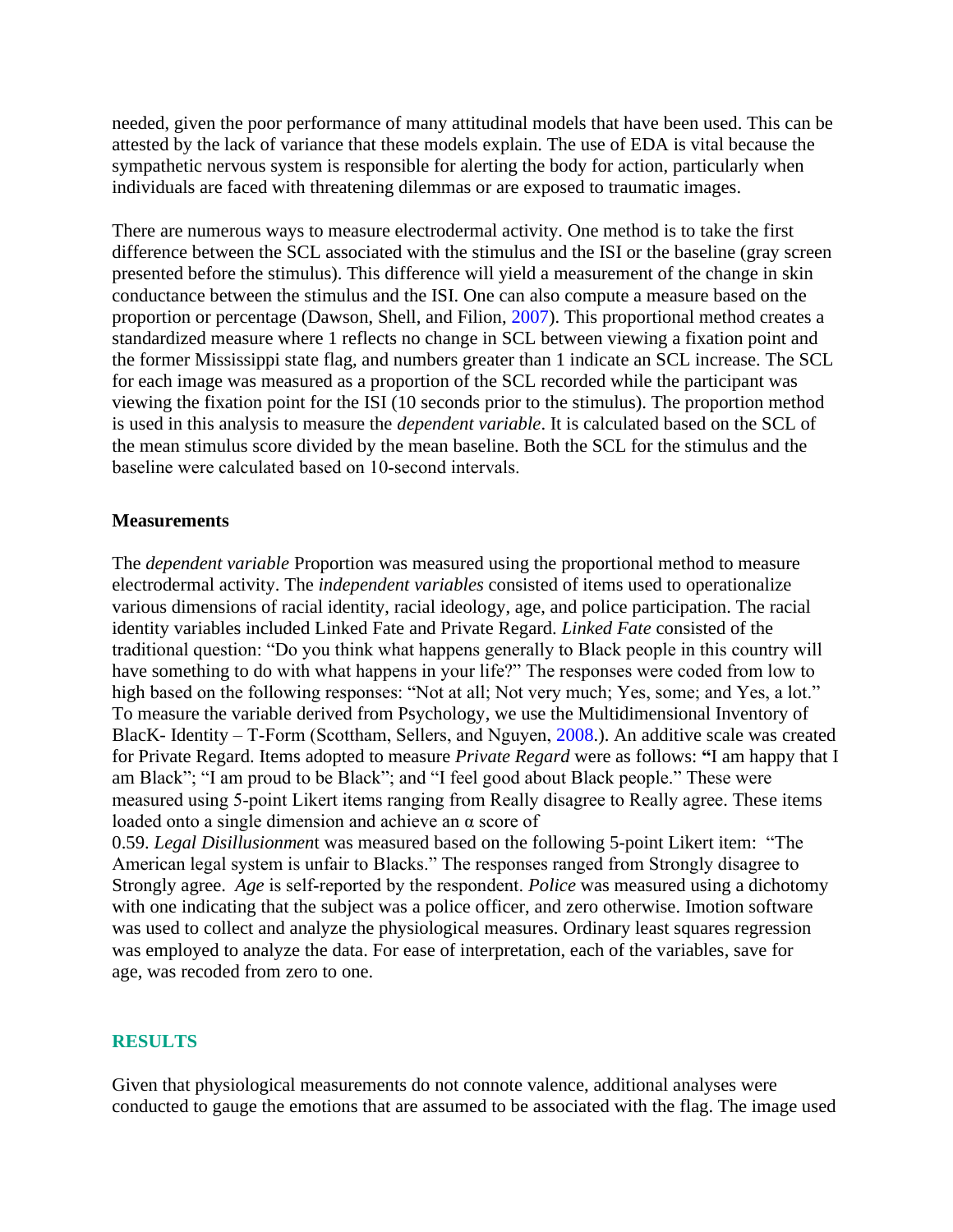in this research is the former Mississippi state flag flying atop the state's Capitol. Before selecting this image as the primary stimulus, it was rated by 46 independent judges. Raters were asked to report the emotion they felt when viewing the image, followed by the intensity of their emotions. The options included happy, sad, angry, or none of the above. The results are as follows: : 23 rated the stimulus as making them feel either angry or sad, and 3 indicated that it made them feel happy. The remaining respondents selected "none of the above." Thus, of the 26 who associated the flag with an emotion, 89 percent classified the image as making them feel either sad or angry. The raters were also asked to rate the emotion on a scale of 1–10 on the intensity of their emotions with  $1 = Not$  very strong and  $10 = Very$  strong. The average score for those who chose the anger or sad emotion was 8.09.

In addition to the explicit measures, an implicit bias test measuring nonconscious attitudes was conducted to detect whether African Americans possessed a positive, negative, or neutral association with the former Mississippi state flag. Using an implicit association test (IAT), participants sat at a computer with their fingers positioned on the E and I key. They were instructed to press one of the keys, depending on whether the word or letter shown on the screen was associated with a particular category. Based on the results, the average implicit bias score for African Americans was −0.18. <sup>4</sup>This score suggested that African Americans possessed a slightly negative bias toward the former Mississippi state flag. These results are substantively significant because, again, the EDA measures do not specify valence. In other words, one can be aroused when they see the flag because they support the flag. The results suggest that this is highly unlikely, given the negative explicit and implicit biases associated with the flag.

Table 1 reports the descriptive statistics. The average age of the participants in the sample was approximately 37, and roughly 46 percent were police officers. Turning to the racial identity variables, participants scored a mean of 0.66 on the Linked fate scale and were a near consensus on the Private regard scale, which yielded a score of 0.91. The Legal Disllusionment score was also high at .80. The total  $N = 68$ , however, that number is reduced to 63 in the regression analysis due to missing dataor faulty waveforms for the SCLscores.

|                       | $\boldsymbol{N}$ | <b>Minimum</b> | <b>Maximum</b> | <b>Mean</b> | <b>SD</b> |
|-----------------------|------------------|----------------|----------------|-------------|-----------|
| Age                   | 68               | 18             | 61             | 36.46       | 14.099    |
| Proportion            | 67               | 0.680          | 1.810          | 1.060       | 0.179     |
| Police                | 68               | 0.00           | 1.00           | 0.4559      | 0.50175   |
| Legal Disillusionment | 67               | 0.00           | 1.00           | 0.8022      | 0.23652   |

### TABLE **1**Descriptive statistics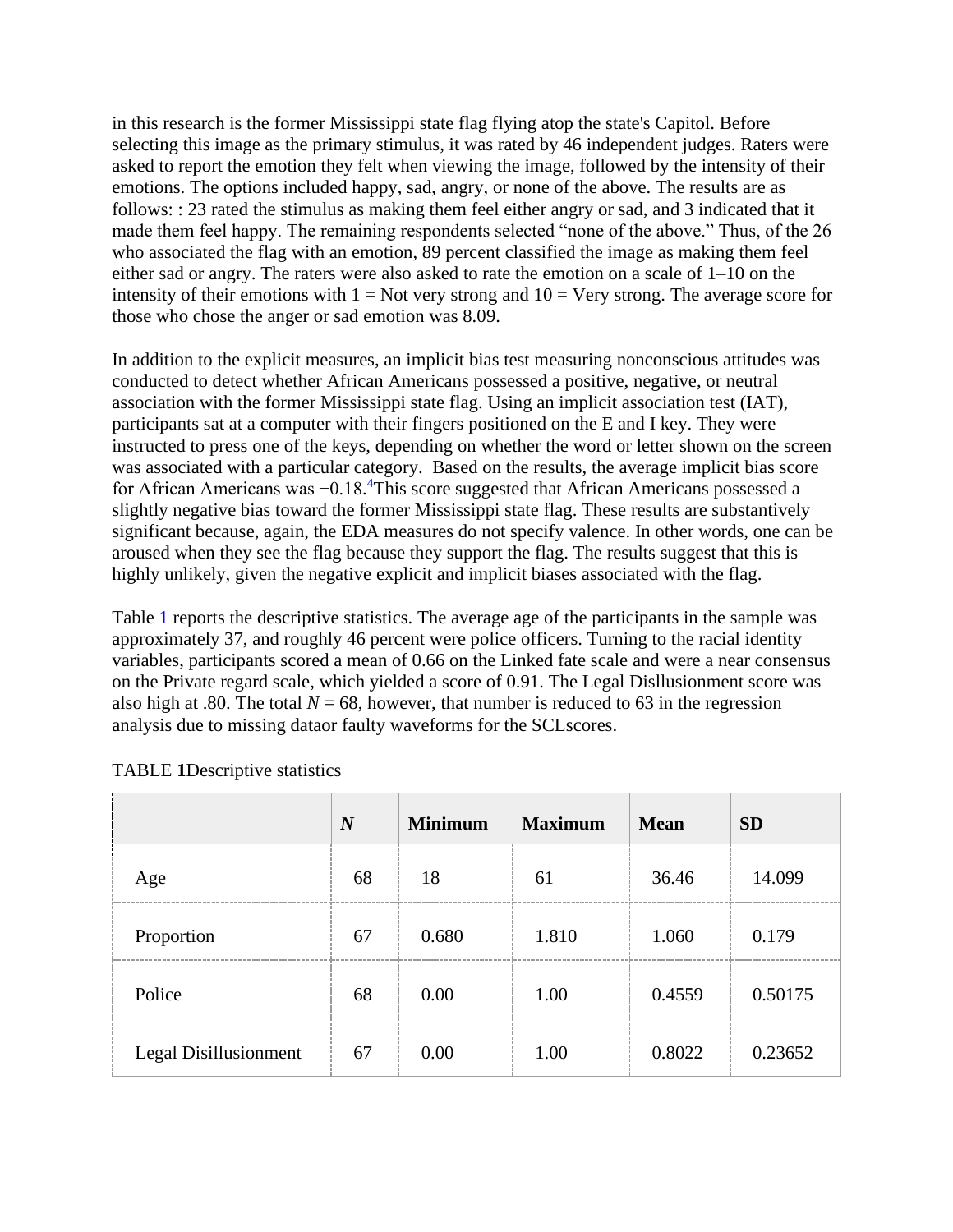|                    | $\boldsymbol{N}$ | <b>Minimum</b> | <b>Maximum</b> | <b>Mean</b> | <b>SD</b> |
|--------------------|------------------|----------------|----------------|-------------|-----------|
| Private Regard     | 65               | 0.00           | 1.00           | 0.9054      | 0.16673   |
| <b>Linked Fate</b> | 68               | 0.00           | 1.00           | 0.6624      | 0.27039   |
| Valid N (listwise) | 64               |                |                |             |           |

The results of the EDA regression model are included in Table 2. Based on the *F*‐statistic, the overall fit of the model is good. The *F*‐statistic is statistically significant, indicating that the model performs better than a model without any independent variables. The Adjusted- $R^2$  was assessed to determine the fit of the model. According to this statistic, the independent variables account for roughly 15 percent of the variance in the model. It is preferred to the  $R^2$  because it considers the sample size and number of variables in the model.

|                          | Coefficient | <b>SE</b> | 95% Confidence<br>interval |          |
|--------------------------|-------------|-----------|----------------------------|----------|
| Police                   | $-0.094$    | 0.0393    | $-0.172$                   | $-0.015$ |
| <b>Linked Fate</b>       | 0.164       | 0.078     | 0.008                      | 0.32     |
| Private Regard           | 0.29        | 0.114     | 0.062                      | 0.52     |
| Age                      | 0.002       | 0.001     | $-0.001$                   | 0.005    |
| Legal<br>Disillusionment | $-0.122$    | 0.092     | $-0.307$                   | 0.063    |
| $_{\rm cons}$            | 0.751       | 0.145     | 0.462                      | 1.041    |
| $\overline{N}$           | 64          |           |                            |          |
| F(5, 58)                 | 3.28        |           |                            |          |

TABLE **2** Emotional Responses to the Former Mississippi State Flag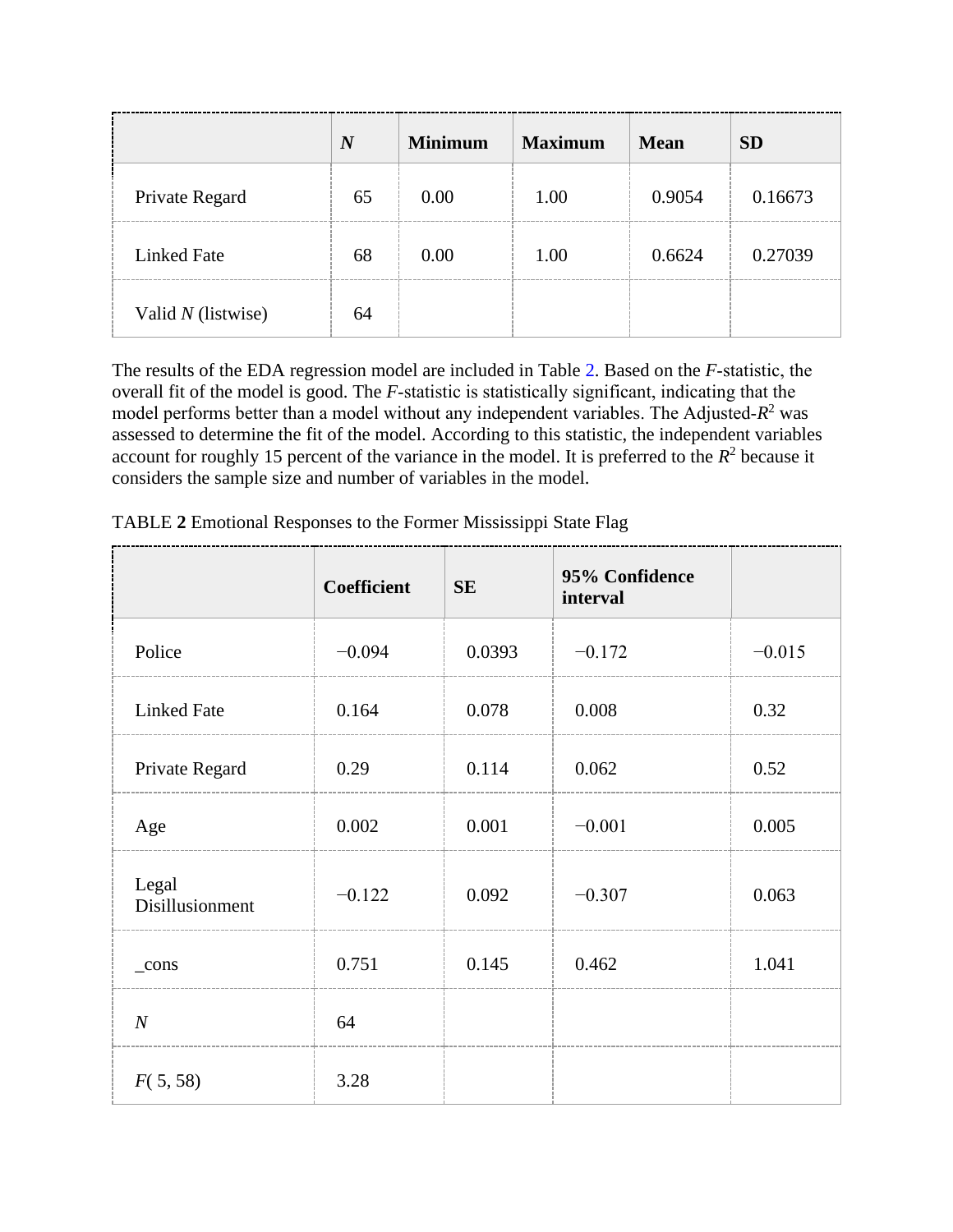|                 | <b>Coefficient</b> | <b>SE</b> | 95% Confidence<br>interval |  |
|-----------------|--------------------|-----------|----------------------------|--|
| Prob > F        | 0.0113             |           |                            |  |
| $R^2$           | 0.2202             |           |                            |  |
| Adjusted- $R^2$ | 0.153              |           |                            |  |

Based on the regression results, three of the coefficients associated with the variables in the model proved to be statistically significant. While the Legal Disillusionment coefficient was in the posited direction it was not statistically significant. The coefficients for Linked Fate and Private Regard were statistically significant, but in the negative direction. According to Table 2, a full one‐unit change in Linked fate, ceteris paribus, increases the proportion of electrodermal activity by roughly 16 points. Private Regard performs somewhat better, as a full oneunit change resulted in a 29-point increase. The Police coefficient suggested that police scores were 9 points less when compared to civilans<sup>6</sup>

# **DISCUSSION**

This study is important because it is the first of its kind to measure the impact that a Confederate symbol has had on the emotional well-being of African Americans. The state of Mississippi was chosen because it was the last state to officially fly a flag that included the Confederate battle symbol.

Using methods derived from psychophysiology, the current research examined whether African Americans in Mississippi experienced emotional distress when exposed to the former Mississippi state flag.

Our expectation was that racial identity would work as a buffer to insulate African-Americans from the trauma when forced to observe racist symbols. This was not the case. Rather, African-Americans who scored high on the Linked Fate and Private Regard scales were emotionally impacted by the presence of the former Mississippi state flag when compared to those who scored lower on these scales. These findings are plausible. In a state like Mississippi where racial polarization has long dominated the political climate, it is likely that African Americans are frustrated with many of their losing efforts. For example, an African-American has not won a statewide political position since reconstruction. And given that the experiment was conducted prior to the flag's removal, the flag was one of the most divisive political issues in the state and those divisions split along racial lines, with African Americans having been on the losing end.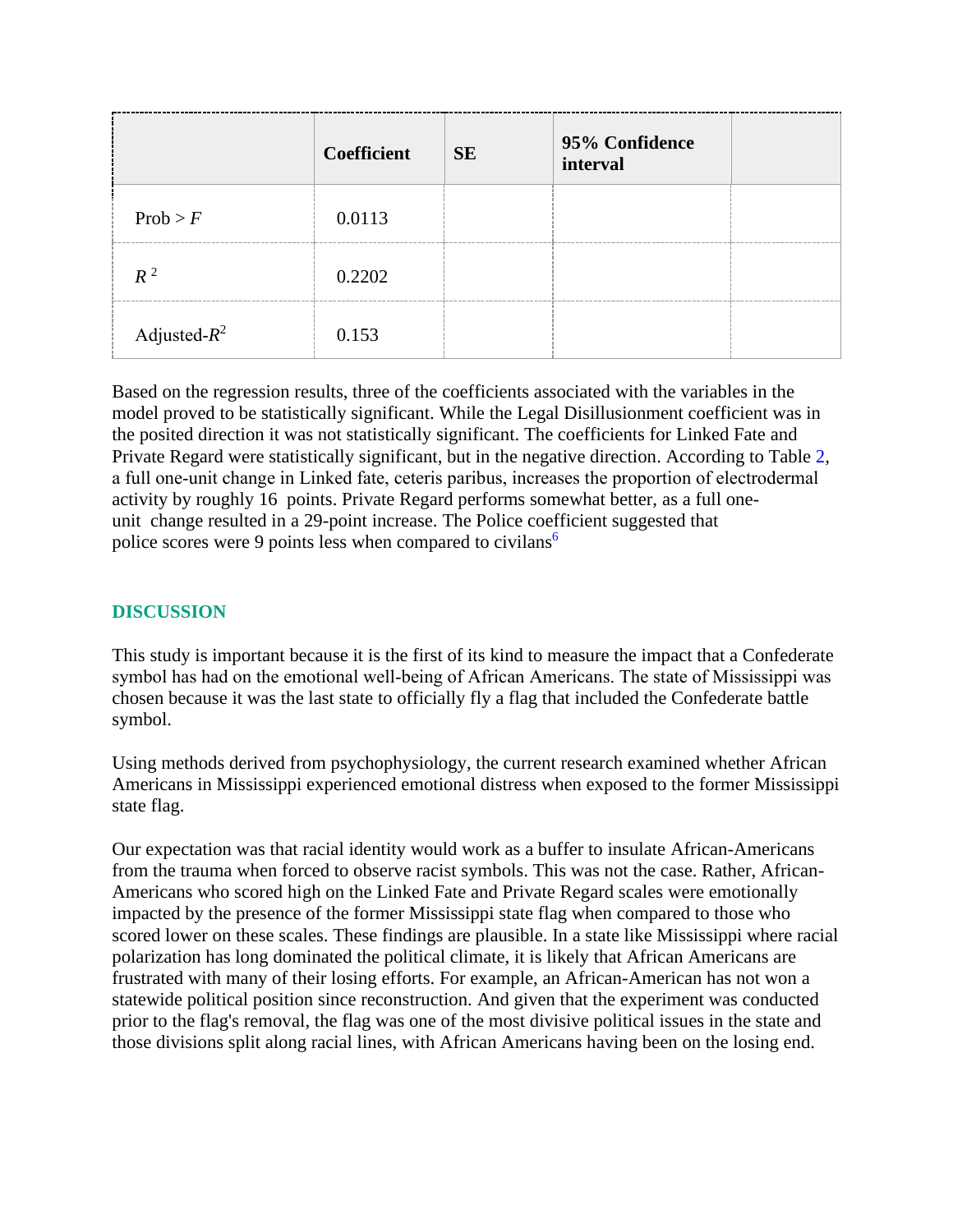### **CONCLUSION**

In recent years, there has been an increase in the interest among political scientists in the study of biopolitics. Despite these new developments, the discipline has failed to explore the potential differences in responses that may exist *between* groups and *within* groups. The failure to make these distinctions has left a gap in fully understanding political attitudes and behavior. One reason for the discipline's failure may be data limitations. Samples consisting of African-Americans are almost nonexistent. The research here helps to fill this void by focusing exclusively on African-Americans.

In conclusion, we recognize that African Americans do not uniformly respond to the flag but are unique individuals whose personal views and experiences shape how they respond to the world. Even when presented with symbols representing a horrid past of lynchings and terror, African-Americans do not constitute a monolithic group. Although the removal of the Mississippi state flag is a significant victory, the African-American struggle in the universal quest for freedom continues in the face of symbolic and systemic repression.

### **FOOTNOTES**

1

For example, rioters chanted, "Hang Mike Pence," apparently because of his unwillingness to reject the electoral vote count on behalf of Trump and trashed several congresspersons' offices. States such as Georgia and Mississippi adopted the Confederate battle symbol as a part of their state flag. Alabama and South Carolina also flew it over their state Capitols. Other states, however, flew the flag to recognize history. The removal of Confederate symbols, in the view of many, was tantamount to erasing history (Coski, 2005). In Texas, it flew as one of the flags at Six Flags over Texas theme park. Florida displayed the flag on Capitol grounds until it was removed in 2000 by then‐governor Jeb Bush. In 1966, Oklahoma displayed the flag outside the state Capitol building but was removed during renovations and was never resurrected (Coski, 2005).

#### 22 Police

3 In addition to the former Mississippi state flag, images were borrowed from the International Affective Picture Systems (IAPS) collection. This collection included additional images of flags and neutral images. IAPS photos cannot be publicly distributed but are made available to **researchers from the Center for the Study of Emotion and Attention at the University of Florida.**<br>Thesearchers from the Center for the Study of Emotion and Attention at the University of Florida.

44 Scores >0.65 = "a strong positive" preference; scores ranging between 0.35 and 0.64= "moderate negative preference"; scores between 0.15 and 0.34 = "a slight preference." In this analysis, we employ a single category IAT using the former Mississippi state flag. Negative scores connote a negative bias against the flag and positive scores denote a positive bias toward the flag.

65 A diagnostic test was conducted to detect multicollinearity. Based on the variance inflation factor of 1.15, there were no signs of multicollinearity.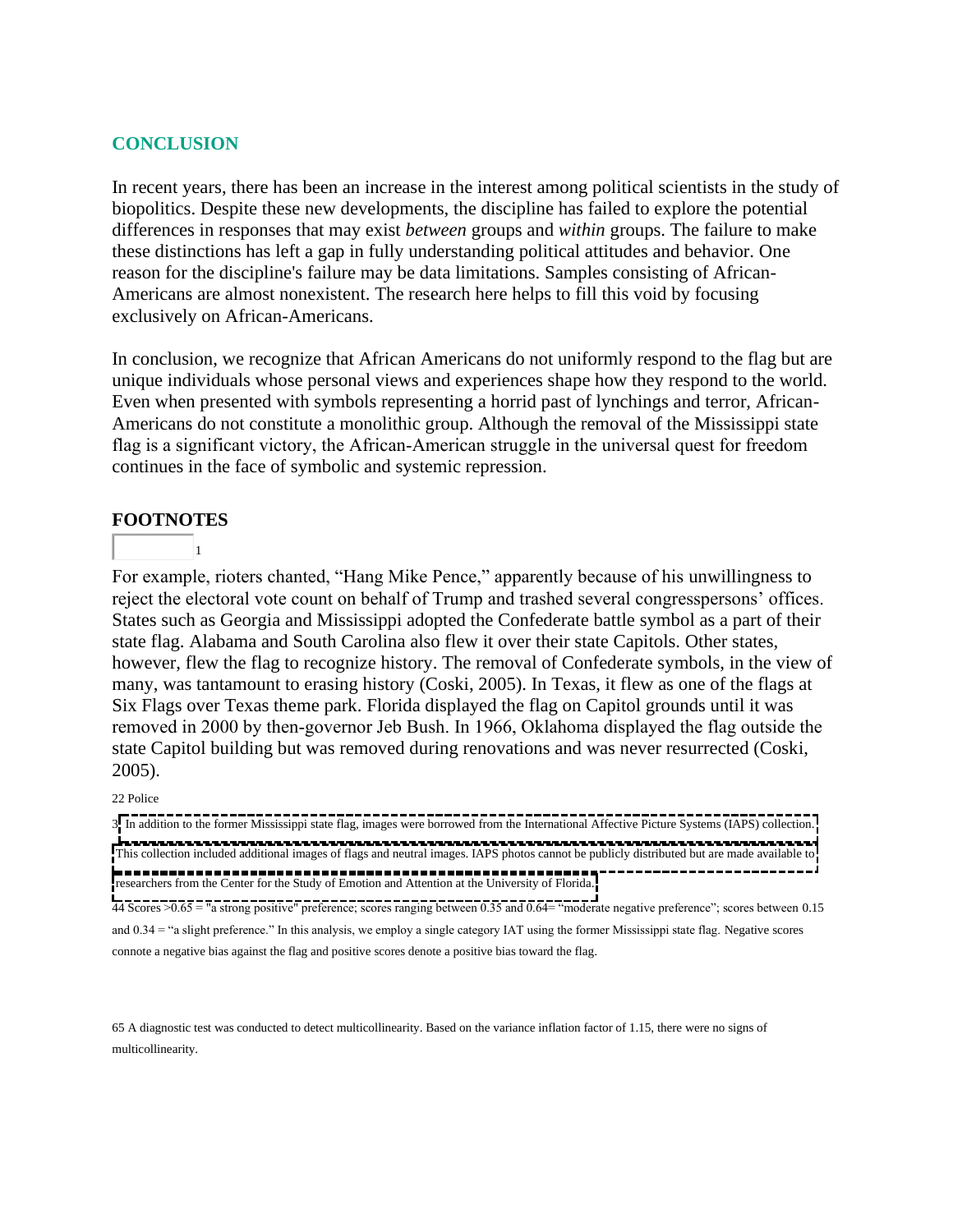### **REFERENCES**

#### **Works Cited**

American Psychiatric Association. "What is Traumatic Stress Disorder?"

https://www.psychiatry.org/patients-families/ptsd/what-is-ptsd.

Beggin, Riley. (2020, June 27). *Vox.* Trump signs an executive order on prosecuting those who destroy monuments*.* https://www.vox.com/policy-

andpolitics/2020/6/27/21305396/trump-confederate-monuments-executive-order.

Block, Ray

- Brave Heart, MYH. 2003. "The Historical Trauma Response Among Natives and Its Relationship with Substance Abuse: A Lakota Illustration." *Journal of Psychoactive Drugs*, 35 (1), 7-13.
- Brown, R. & Shaw, T. 2002. "Separate Nations: Two Attitudinal Dimensions of Black Nationalism." *Journal of Politics*, 64: 22-44.
- Boucsein, W., Fowles, D.C., Grimnes, S., Ben-Shakhar, G., Roth, W. T., Dawson, M. E. & Filion, D. L. 2012. "Publication recommendations for electrodermal measurements." *Psychophysiology* 49: 1017–1034.

Burch, T. 2013. *Trading Democracy for Justice.* Chicago: University of Chicago Press.

Carter, R. T. (2007). Racism and psychological and emotional injury: Recognizing and assessing race-based traumatic stress. The Counseling Psychologist, 35(1), 13-105.

\_\_\_\_\_\_\_\_\_\_ 2006. Race Based Traumatic Stress. *Psychiatric Times*.

#### *http://www.psychiatrictimes.com/cultural-psychiatry/race-based-traumatic-stress*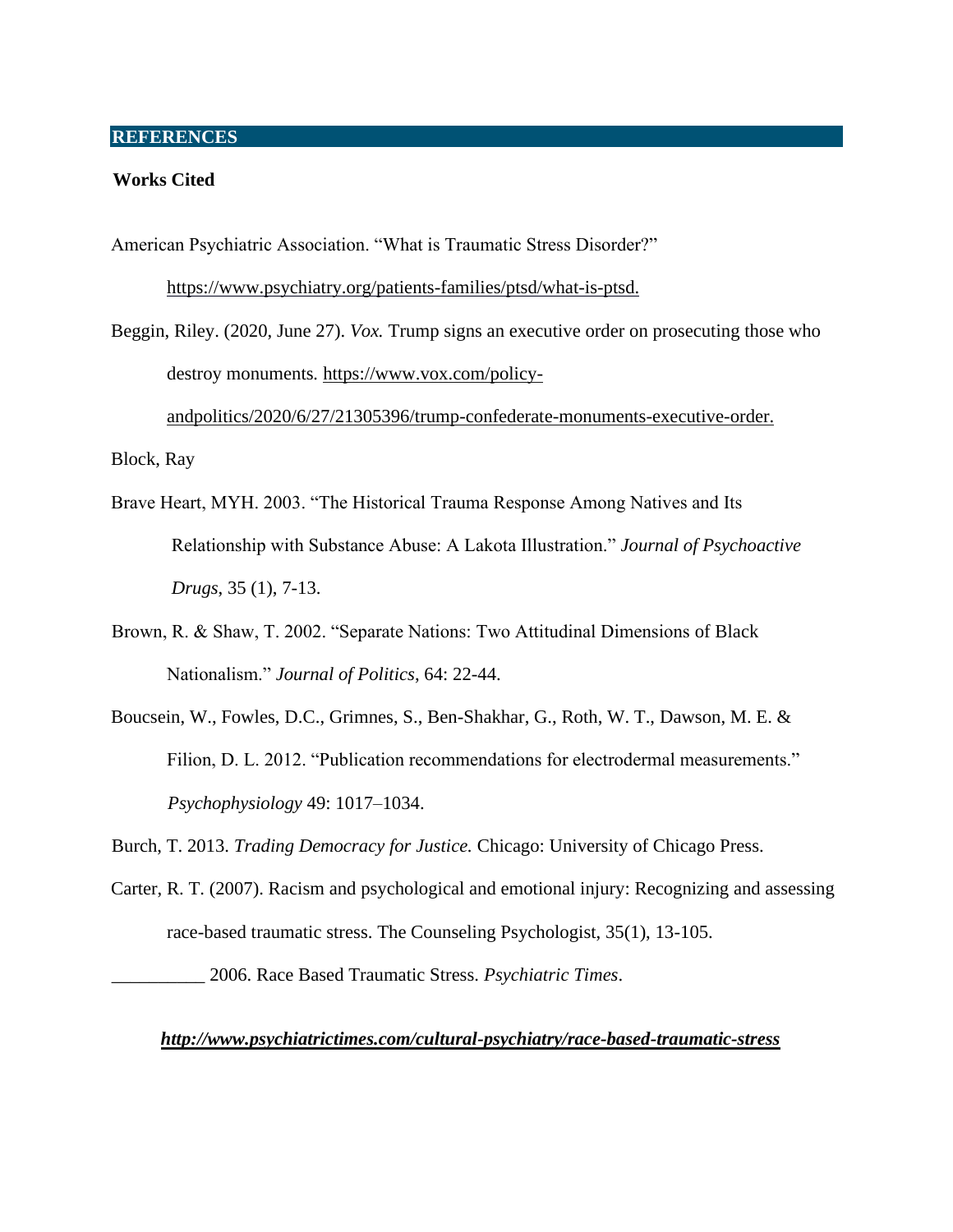The Center for Treatment of Anxiety and Mood Disorders. "What is Trauma?" https://centerforanxietydisorders.com/what-is-trauma/ Accessed January 29, 2020. Chiacu, D, (2020, July 19). *Reuters.* Trump says Confederate flag proud symbol of U.S. South. [https://www.reuters.com/article/us-usa-trump-confederate/trump-says](https://www.reuters.com/article/us-usa-trump-confederate/trump-says-confederate-)[confederate-f](https://www.reuters.com/article/us-usa-trump-confederate/trump-says-confederate-)lagproud-symbol-of-u-s-south-idUSKCN24K0I0.

Cortman, C. & Walden, J. 2018. Keep Pain in the Past: Getting Over Trauma, Grief and the Worst that's Ever Happened to You. Coral Gables, FL.

*Cox, K.L. 2003. Dixie's Daughters: The United Daughters of the Confederacy and the Preservation of Confederate Culture. Florida, University of Florida Press.* 

- *Daniels III. V. Harrison County Board of Supervisors*, 96-CA-01129-SCT, 1998. https://caselaw.findlaw.com/ms-supreme-court/1166689.html.
- Davis, D. & Brown, V. 2002. "The Antipathy of Black Nationalism: Behavioral and Attitudinal Implications of an African American Ideology*." American Journal of Political Science* 46: 239-252.

Dawson, M. 2001. Black Vision: The Roots of Contemporary African American Political Ideologies. Chicago: University of Chicago Press.

\_\_\_\_\_\_\_\_\_\_\_\_\_\_. 1994. Behind the Mule: Race, Class, and African American Politics.

Princeton, NJ: Princeton University Press.

Dawson, M. E., Shell, A. M. & Filion, D. L. 2007 Theelectrodermal system. In Handbook of psychophysiology (eds J. T. Cacioppo, L. G. Tassinary & G. G. Berntson), pp. 159–181, 3rd edn. New York, NY: CambridgeUniversity Press.

Dodd, M., Balzer, A., Jacobs, C., Grusczynszyki, M., Smith, K. & Hibbing, J. 2012. "The Left Rolls with the Good, The Right Confronts the Bad: Physiology and Cognition in Politics". *Philosophical Transactions of the Royal Society*, 367: 640-649.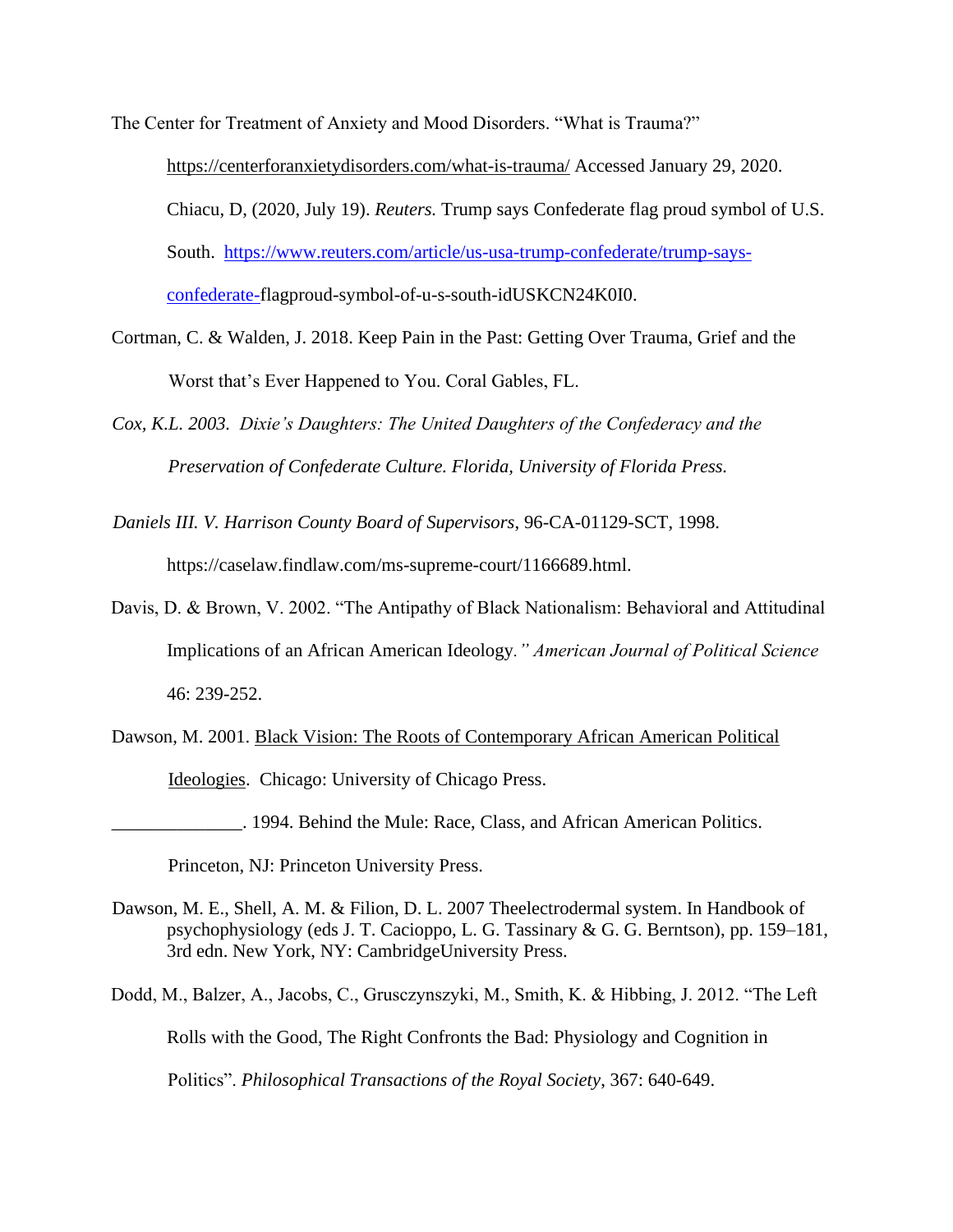- Dwyer, Colin. (2020, June 20) *NPR.* Protesters fell Confederate monument In DC, provoking Trump's fury*.* https://www.npr.org/sections/live-updates-protests-forracialjustice/2020/06/20/881199628/protesters-fell-confederate-monument-in-d-cprovokingtrumps-fury.
- Galovski, TE, Peterson, ZD, Beagley, MC, Strasshofer, DR, Held, P & Fletcher, TD. 2016. "Exposure to Violence During Ferguson Protests: Mental Health Effects for Law Enforcement and Community Members." *Journal of Trauma Stress*, 29(4): 283-292.
- Glaser, J. C. 2015. Suspect Race: Causes and Consequences of Racial Profiling. New York: Oxford University Press.
- Grabe, M. E. & Kamhawi, R. 2006. Hard wired for negative news? Gender differences in processing broadcast news. *Communication Research, 33* (5) 346-369.
- Grabe, M. E., Lang, A., Zhou, S., & Bolls, P. 2000. Cognitive access to negatively arousing news: An experimental investigation of knowledge gap. *Communication Research, 27*, 3- 26.
- Grisales, C. (2020, July 1). *NPR.* Trump Vows To Veto Defense Bill If It Removes Confederate Names From Military Bases.
- Guerra, N. G., Huesmann, L. R., & Spindler, A. 2003. Community violence exposure, social cognition, and aggression among urban elementary school children. Child Development, 74, 1507–1522.

Gurin, P. & Epps, E. 1975. Black Consciousness, Identity and Achievement. New York: Wiley. Gurin, P., Hatchett, S. & Jackson, J. 1989. Hope and Independence: Blacks' Response to Electoral and Party Politics. New York: Russel Sage Foundation.

Gurin, P., Miller, A. H. & Gurin, G. 1980. "Stratum Identification and Consciousness." *Social*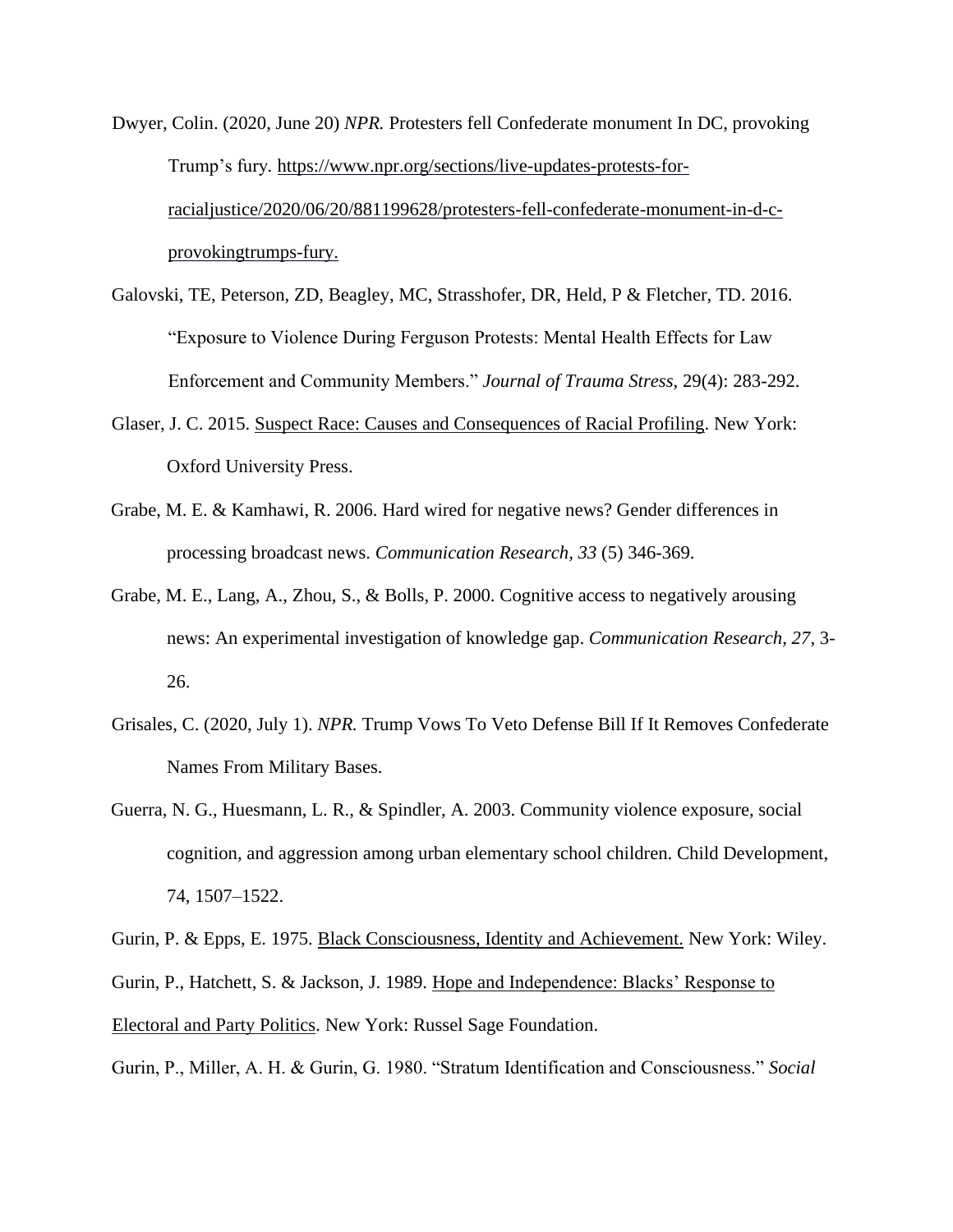*Psychology Quarterly* 43: 30-47.

Holman, E. A., Garfin, D.R. & Cohen Silver, R. 2014. "Media's role in broadcasting acute stress following the Boston Marathon bombings." 2014 *Proceedings of the National Academy of Sciences of the United States of America*. Vol. 111

http://www.pnas.org/content/111/1/93.

- Law and Justice. (2020, June 26). *White House.* Executive Order on Protecting American Monuments, Memorials, and Statues and Combating Recent Criminal Violence. https://www.whitehouse.gov/presidential-actions/executive-order-protectingamericanmonuments-memorials-statues-combating-recent-criminal-violence/.
- Lerman, A. E., & Weaver, V. M. 2014. Arresting Citizenship. Chicago: University of Chicago Press.
- Lincoln, K. D., Chatters, L. M., Taylor, R. J., & Jackson, J. S. 2007. Profiles of depressive symptoms among African Americans and Caribbean Blacks. *Social Science & Medicine*, 65, 200–213.
- Liptak, Kevin. (2020, June 25) CNN politics. *CNN.* Trump administration prepares major effort to protect monuments that includes US Marshals and executive order. https://www.cnn.com/2020/06/24/politics/trump-prepares-effort-toprotectmonuments/index.html.
- Love, D. 2015. "PTSD and Mental Health Disorders in Black Linked to Trauma from Racism and Trauma." https://atlantaBlackstar.com/2015/07/03/ptsd-and-mental-healthdisordersin-Black-people-linked-to-trauma-from-racism-and-violence/ Accessed January 20,2020.

Miller, A., Gurin, P., Gurin, G. & Malanchuk, O. 1981. "Group Consciousness and Political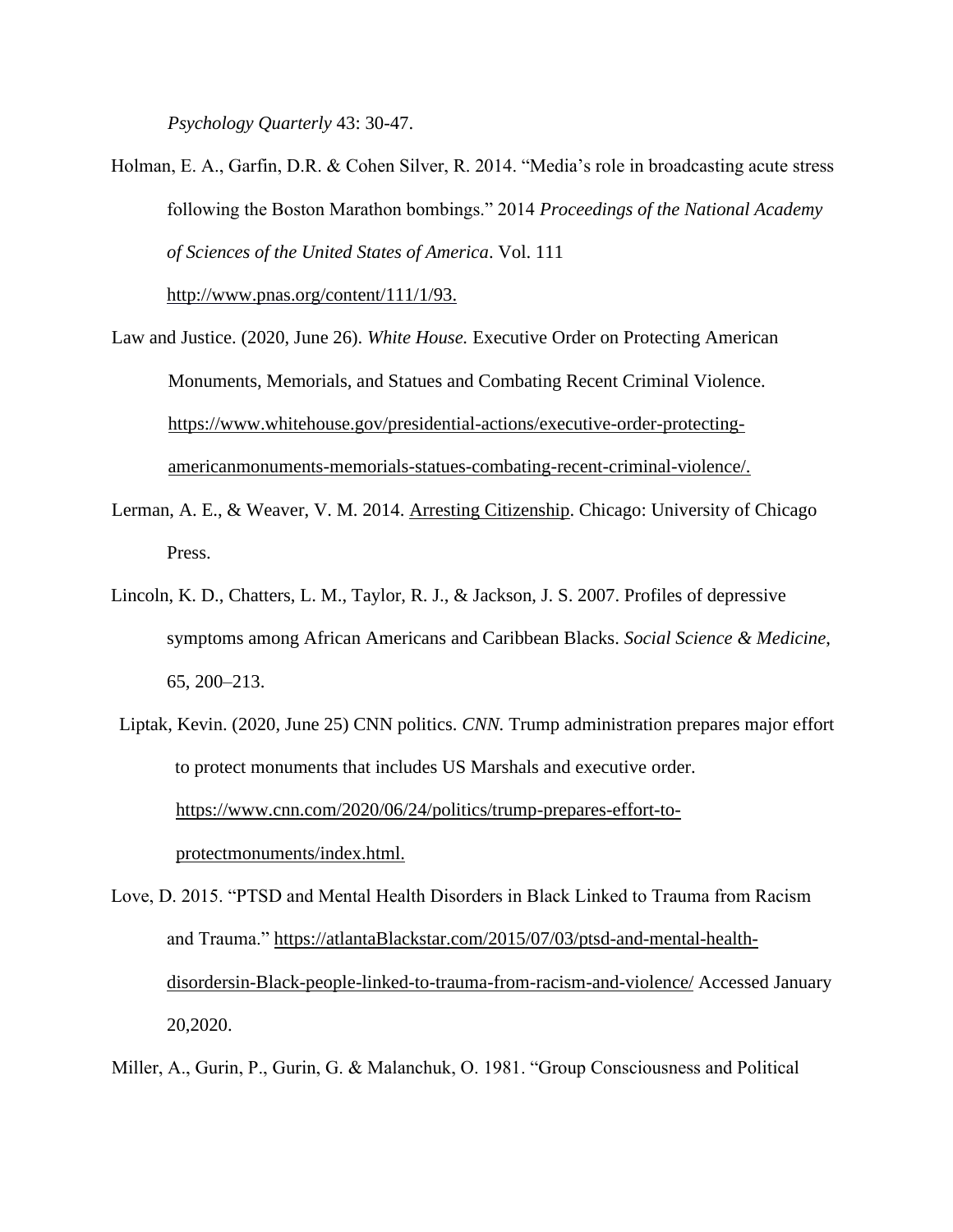Participation." *American Journal of Political Science* 25: 494-511.

- Mississippi Declaration of Secession, "A Declaration of the Immediate Causes which Induce and Justify the Secession of the State of Mississippi from the Federal Union" (1861), http://docsouth.unc.edu/imls/missconv/missconv.html (emphasis added). Accessed January 1, 2020.
- *Moore v. Bryant* (Case No. 3:16-CV-151-CWR-FKB SD Miss. September 8, 2016

NAACP, History of Lynchings. https://www.naacp.org/history-of-lynchings/.

- NAACP. 2015. http://naacpms.org/judge-fred-banks-opinion-on-the-state-flag/ 7/9/2015 Accessed January 1, 2020.
- Neblett, E. & Roberts, S. O. 2013. Racial identity and autonomic responses to racial discrimination." *Psychophysiology*, 50(10), 943-953.
- Osmundsen, M., Hendry, D., Laustsen, L., Smith, K. & Petersen, M.B. (Forthcoming). The Psychophysiology of Political Ideology: Replications, Reanalysis and Recommendations. *Journal of Politics*

Oxley, D., R., Smith, K. B., Alford, J., Hibbing, M. V., Miller, J. L., Scalora, M., Hatemi, P. K. & Hibbing, J. R. 2008. "Political Attitudes Vary with Physiological Traits", *Science*, 321: 1667-1670.

- Scottham, K.M., Sellers, RM & Nguyen, H. X. "A Measure of Racial Identity in African American Adolescents: The Development of the Multidimensional Inventory of Black Identity--Teen." Cultural Diversity and Ethnic Minority Psychology", 14(4), 297-306. https://doi.org/10.1037/1099-9809.14.4.297.
- Seery, M., Holman, A. & Cohen Silver, R. 2010. "Whatever Does Not Kill Us: Cumulative Lifetime Adversity, Vulnerability, and Resilience." *Journal of Personality and Social*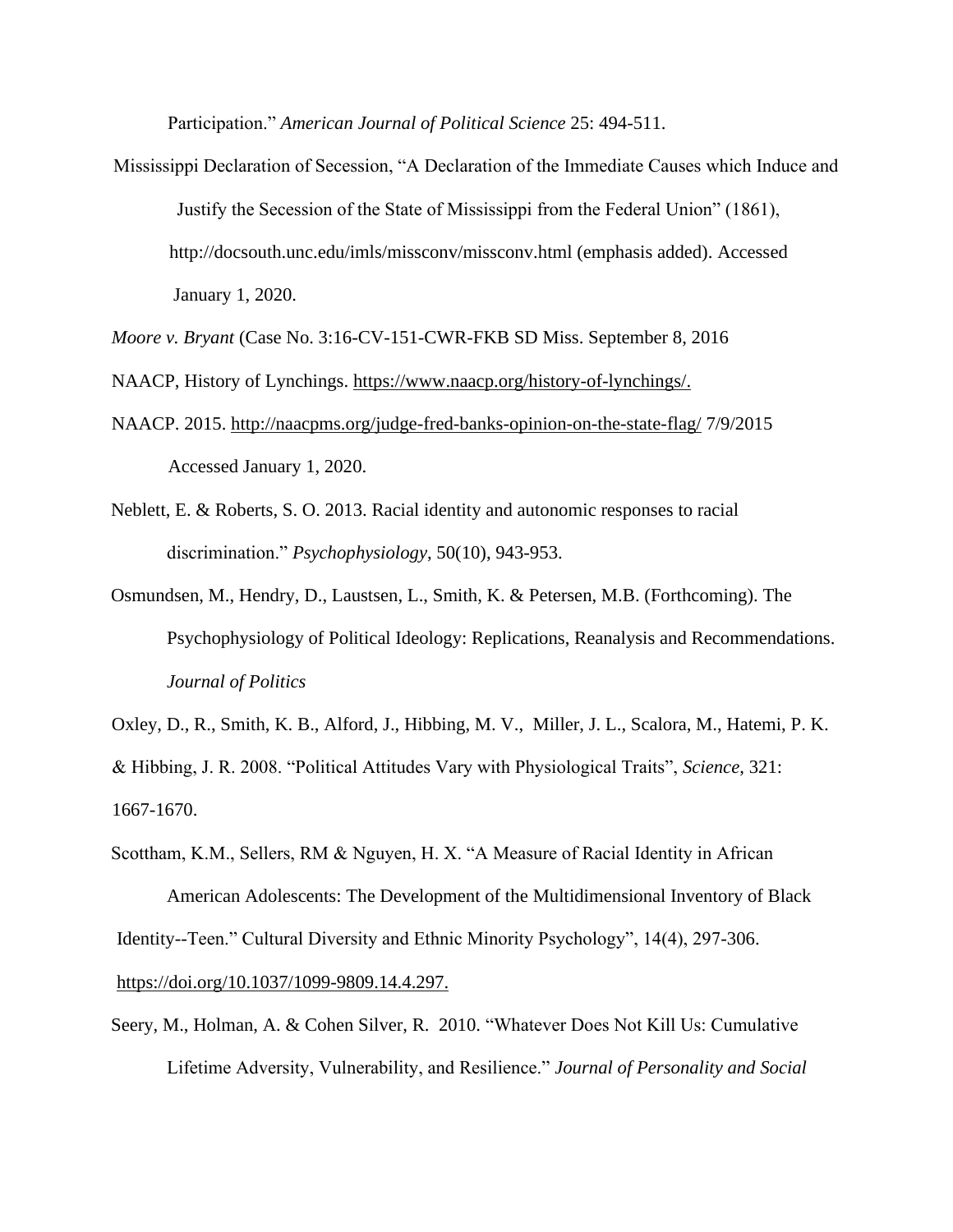*Psychology* American Psychological Association 2010, Vol. 99, No. 6, 1025–104.

- Shingles, R. 1981. "Black Consciousness & Political Participation: The Missing Link." *American Political Science Review* 75: 76-91.
- Sinclair-Chapman, Valeria. 2018. (De)Constructing symbols: Charlottesville, the confederate flag, and a case for disrupting symbolic meaning.*Politics, Groups, and Identities, 6*(2), 316-323, DOI: 10.1080/21565503.2018.1455597.
- Smith, W. A., Hung, M., & Franklin, J. D. 2011. Racial Battle Fatigue and the Miseducation of Black Men: Microaggressions, Societal Problems, & Environmental Stress. Journal of Negro Education.
- Smith, K. B., Oxley, D., Hibbing, M.V. Alford, J.R. & Hibbing, J. R. 2011. "Disgust sensitivity and the neurophysiology of left-right political orientations." *PloS one* 6: e25552.
- Soto, J.A., Dawson-Andoh, N.A. & BeLue, R. 2011. "The relationship between perceived discrimination and Generalized Anxiety Disorder among African Americans, Afro Caribbeans, and non-Hispanic White." *Journal Anxiety Disorders.* 2011 Mar: 25(2):258- 65.
- Srikanth, Anagha. (2020, June 29). *The Hill.* Trump doubles down on 'heritage' defense of Confederate statues.https://thehill.com/changing-america/respect/equality/505060 trumpdoubles-down-on-heritage-defense-of-confederate

Stephens, Alexander. 1861. "Cornerstone Speech."

https://iowaculture.gov/history/education/educator-resources/primary-sourcesets/civilwar/cornerstone-speech-alexander Accessed January 20, 2020.

Tate, K. 1993. From Protest to Politics: The New Black Voters in American Politics. Cambridge, MA: Harvard University Press.